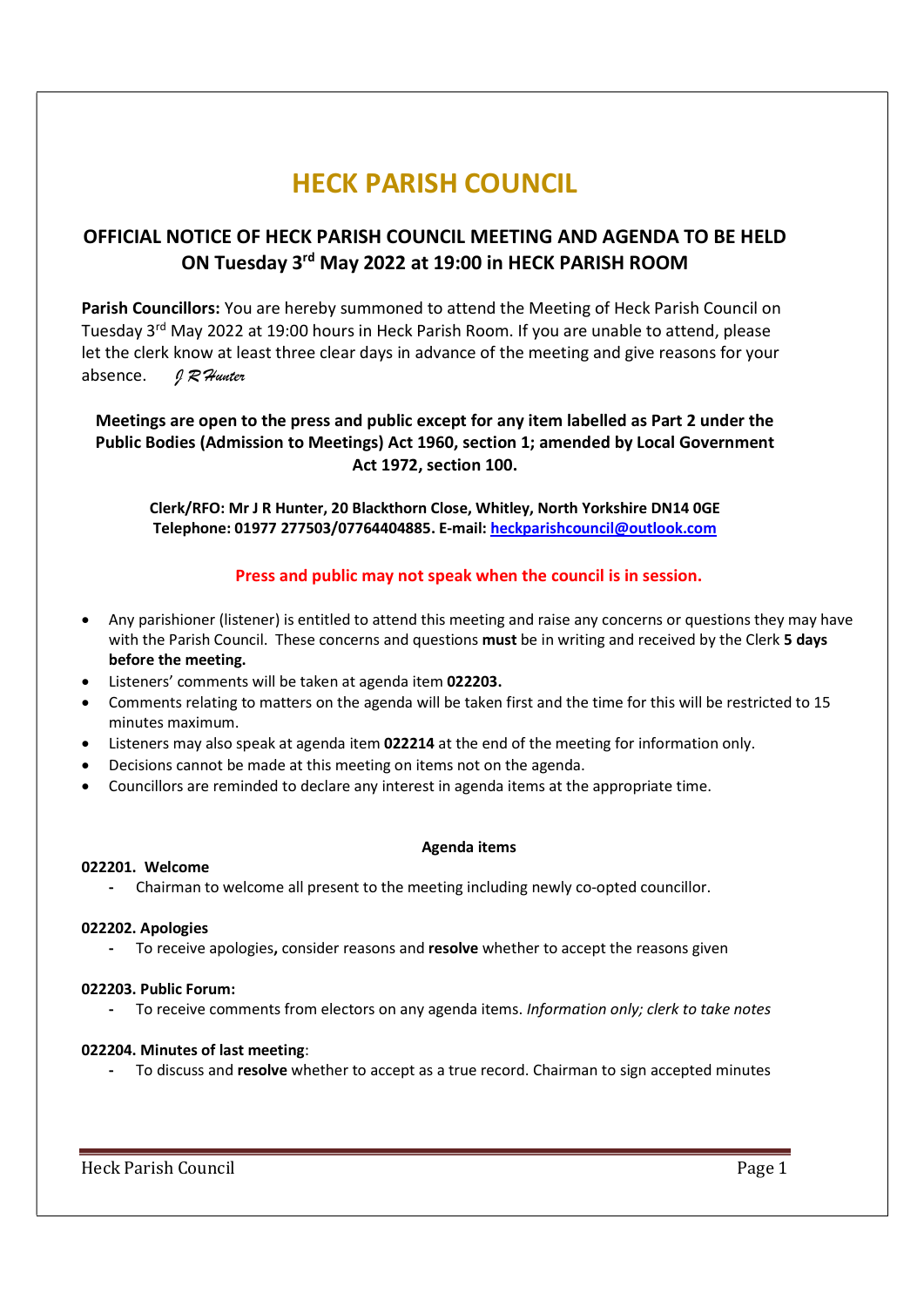#### 022205. To receive reports, for information only, from:

- a) District Councillor
- b) County Councillor
- c) Other representatives

#### 022206. Planning:

- 1. Applications to discuss and resolve comments on any applications received –
- 2. Decisions approvals since last meeting of Council

## 022207. Heck Ladies Group:

- Chairman to report on any further ideas raised; council to discuss and resolve further action.

#### 022208. RFO's report on closing balances; payments.

- a) Current Balances.
	- a. Community account balance at 30/04/2022 £8,445.14
- b) Payments to be made at this meeting. None

## c) Payments made between meetings.

| $18/02/2022 -$ Bank charges      | £10.00  |
|----------------------------------|---------|
| 18/03/2022 - British Gas         | £14.86  |
| 01/04/2022 - Selby Council Rates | £199.20 |
| 18/04/2022 - Bank charges        | £10.00  |
| $21/04/2022 -$ British gas       | £13.75  |
| 28/04/2022 - Business Stream     | £12.95  |
|                                  |         |
|                                  |         |

# d) Amounts received: a. 01/04/2022 Selby Council – Precept 2022/23 £2,967.00

e) Rental receipts: None

# 022209. Correspondence received since last meeting. For information only unless stated otherwise.

- i. various emails forwarded to Cllrs.
- ii. correspondence, newsletters, other documents